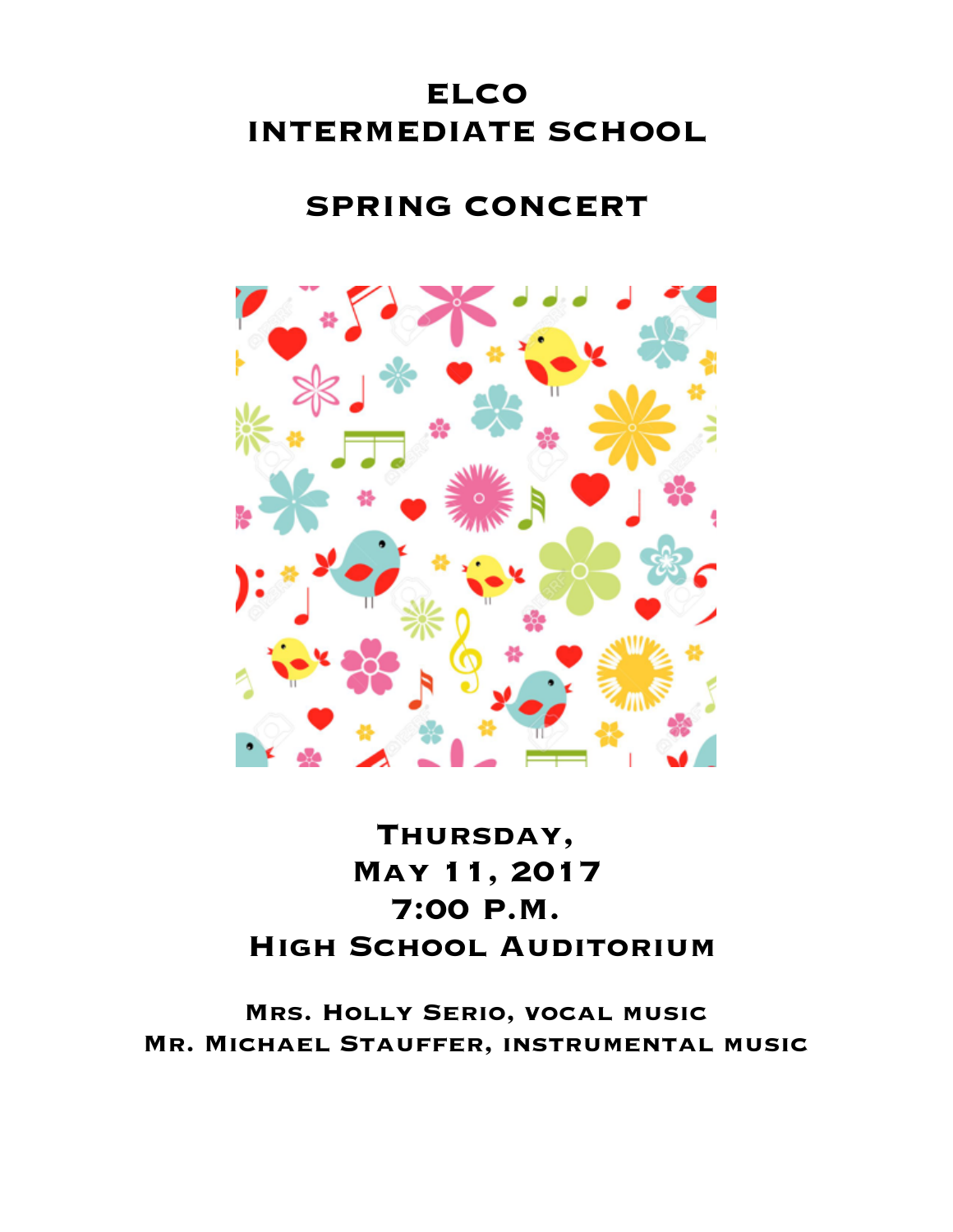## **FIRST YEAR BAND**

Hailey Bender **Ethan Frey** Nicole Books **Bryce Hoglund** Bryce Hoglund Andrea Breen **Harrison Kramer** Harrison Kramer Carla Bross Tate Lovell **\*** Nadia Cruz **Bryce Maize** Bryce Maize Rylee Funk **Olivia Miller** Olivia Gogets **Caleb Not Caleb Not Caleb Not Caleb Not** Caleb Not Caleb Not Caleb Not Caleb Not Caleb Not Caleb Not Caleb Not Caleb Not Caleb Not Caleb Not Caleb Not Caleb Not Caleb Not Caleb Not Caleb Not Caleb Not Caleb Daisie Mae Krueger **Pavel Sinyagin** Pavel Sinyagin Isabel Krupenya Jackson Strickler Madeline McLain **Zane Trostle** Victoria Plummer **Reece Woelfling** Eva Putt Austin Yesko Siera Runyon Ethan Zimmerman Ellie Ruth **\*** Calista Smith TROMBONE Peyton Strickler **Joshua Blair** Joshua Blair Abigail Wesner Noah Bucks Noah Bucks Noah Bucks Noah Bucks Noah Bucks Noah Bucks Noah Bucks Noah Bucks Noah Bucks No Sophia Whelan **\*** Aiden Conzelmann

Matthew Bennethum **Ayla Zwally** Mikayla Chernich Natalie Dunkleberger **BARITONE** Makenna Haas Luke Bailey Hunter Heinsey Yasmin Omar PERCUSSION Savannah Pflueger Gavin Bicher Kalea Pohronezny Jonathan Fisher Chase Rohrer Micah Gray Micah Gray

### ALTO SAXOPHONE Avery Mays

Elijah Mohn Joselynn Swartz Christian Newton Jude Weaver Justin Smucker Lincoln Weaver

MALLET PERCUSSION Katelyn Bozman **\* Keyboard Bass** Ezra Osterhouse

### FLUTE TRUMPET

Liam Savitsky CLARINET **Lukas Smeltzer** 

Kyle Marko Joseph Chekanov **Steven Rosado** Steven Rosado Abigail Hassler **Benjamin Smeltzer** Benjamin Smeltzer Nathan Yang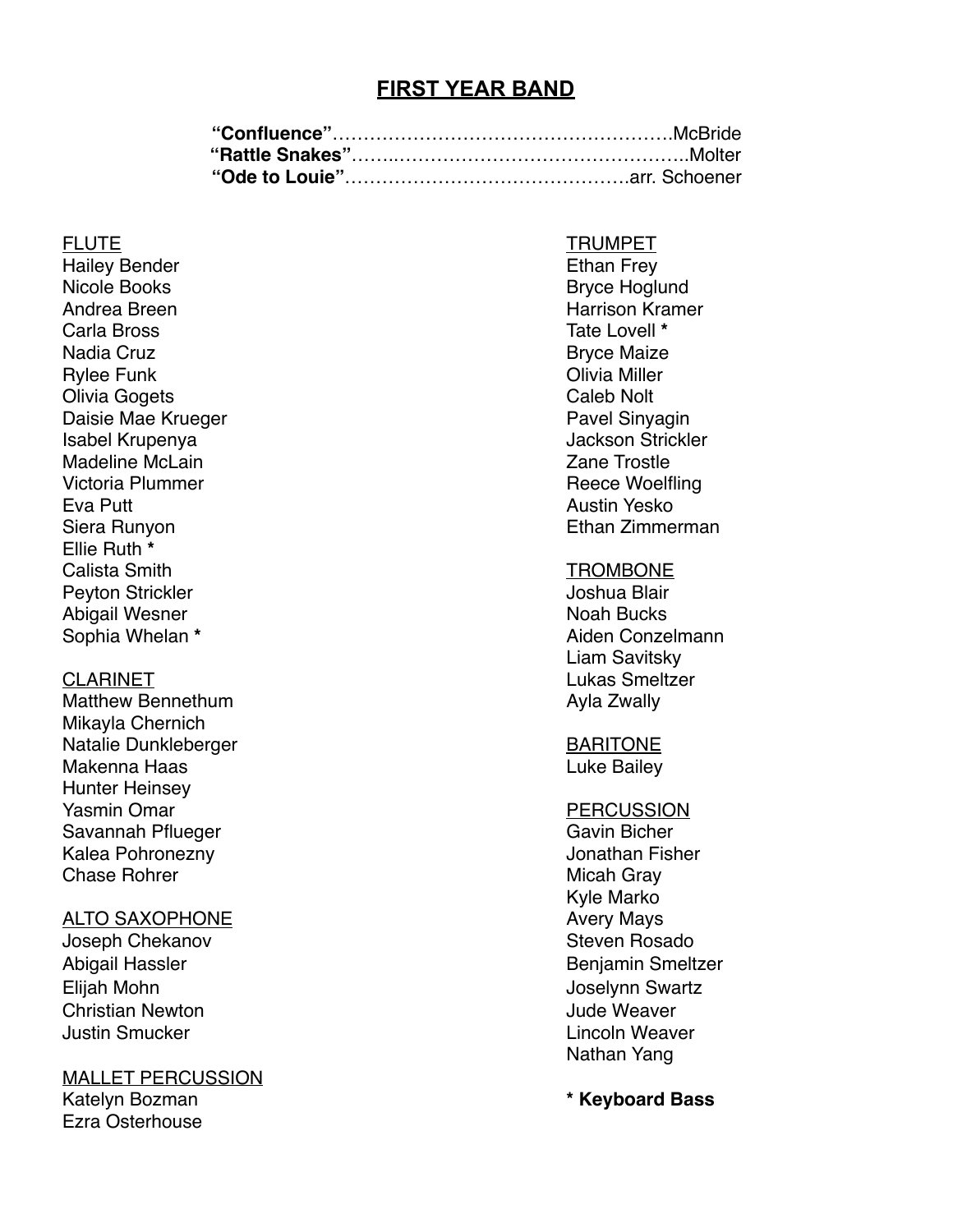## **5 BLUE CHORUS**

Deacon Shearer, percussion Mrs. Melodie Fair, piano

**"Love Runs Out"**……………….…………….….……arr. Brymer **"Hey Brother"**………………………………………….arr. Brymer

Mr. Entrekin Mikayla Chernich Kendra Fry Bennett Kruse Luke Macchione Yarelee Maldonado Emma Moyer Shelby Neuin Yasmin Omar Trey Rebman Juleika Santiago Caleb Yunginger

Mrs. Miller Santiago Areiza Lance Batdorf Tristan Burkhammer Sarah Carlson Rebekah Dimov Dezirae Dohner Dante James Elliott Kreider Madison Mills Drake Reidel Olivia Rosado Angelina Solomakhina Karly Tice

Mrs. Hibshman Alissa Griffe Chloe Heft Kylee Hine Hayley Keppley Morgan Kline Angelika Krasyukov Grace Phillips Zowey Zimmerman

Mrs. Weaver Ryan Aboudi Elisabeth Dimov Wesley Doll Raffiela Erkinger Collin Evans Ty Guldeman Alicia Keith Malaya LeBlanc Elyssa Moyer Alyccia Porr Tyler Price Katrina Sauter Kadence Swavely Kylie Weidman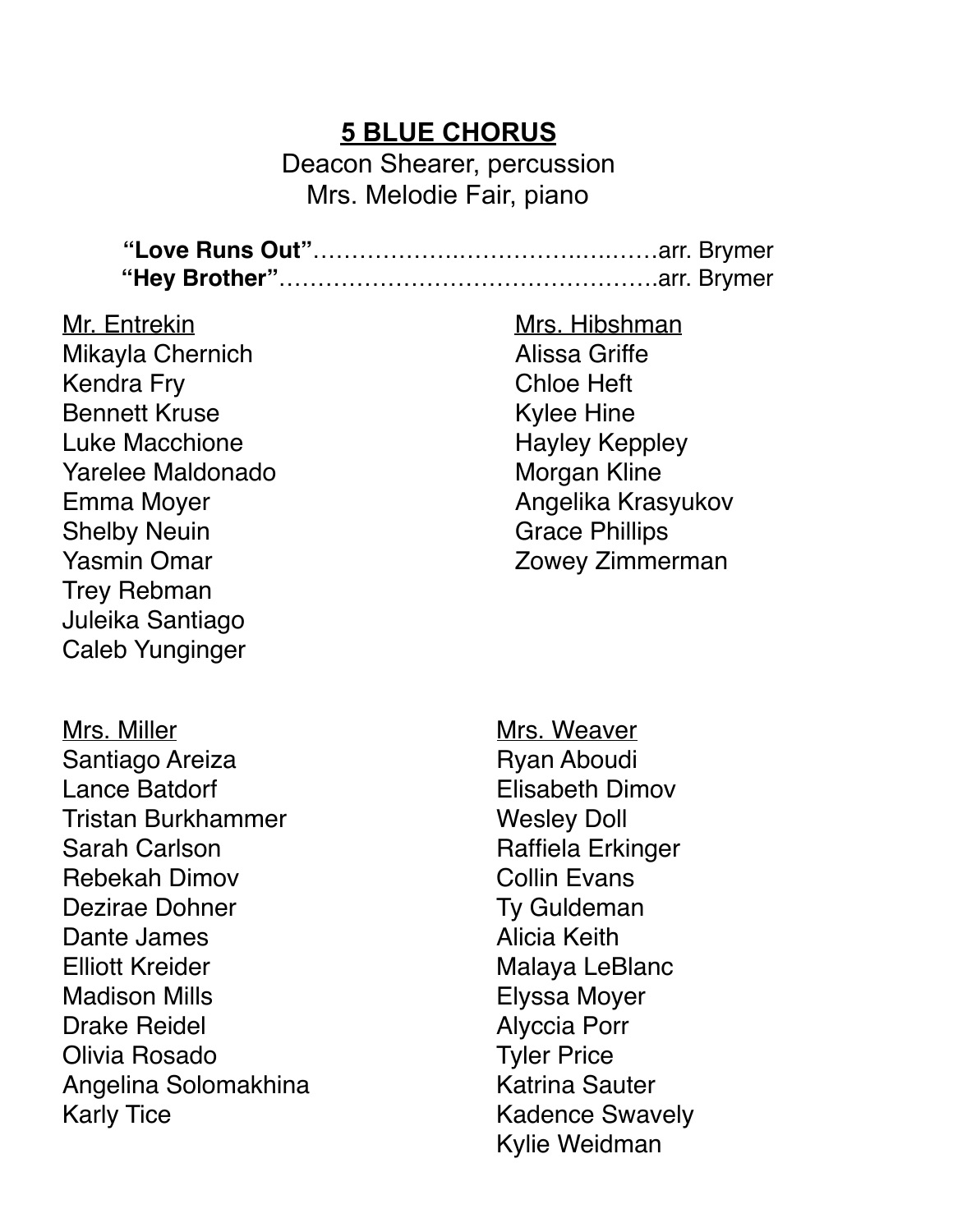## **SECOND YEAR BAND**

Elisabeth Dimov **Nicholas Ball Trinity Fraytic Community Fraytic Ethan Bucks** Olivia Houtz **Morgan Kline** Faith McCloskey **Bennett Kruse** Madison Mills **Music Connell** Connection Connection Connection Connection Connection Connection Connection Connection Connection Connection Connection Connection Connection Connection Connection Connection Connection Conne Victoria Sanchez **Kyle Miller** Kyle Miller Alison Shuey **Aaron Seidel** Aaron Seidel **Aaron Seidel** Olivia Stephenson Deacon Shearer **\*** Aspen Wenrich

Kinsey Boyer **Calculates** Controller Controller Controller Controller Controller Controller Controller Controller Hannah Deitz Rebekah Dimov **BARITONE** Jordyn Fox **Isaiah Angley** Danielle Geyer November 2012 and 2012 and 2012 and 2012 and 2012 and 2012 and 2012 and 2012 and 2012 and 2012 Grace Phillips **Ethan Henson** Mikayla Taney **Brandon Shultz** Brandon Shultz Savannah Wentzel Hailey Will **Hailey Will** 

### ALTO SAXOPHONE Kody Boyer

Griffin Fisher Mason Harris Communication and Mason Harris Mason Harris Communication Account Mason Harris Angelika Krasyukov **Dylan McDonnell** Monica Light **Shelby Neuin** Camden Marquette **Aaron Plummer** Aaron Plummer De'Sean McKinney **Details** and the United Sean McKinney Angelina Solomakhina Tyler Unruh

David Geynovich \* **Abigail Landis Abigail Landis** Desaray Nolt **Meredith Newton** 

### FLUTE TRUMPET

**Chloe Heft \*** Amanda Jacques

### **TROMBONE**

OBOE Liam Allen Santiago Areiza **Santiago Areiza** Santiago Areiza Lance Batdorf CLARINET Tyler Price

Kalyn Baker

FRENCH HORN GENERAL MALLET PERCUSSION

**\* Keyboard Bass**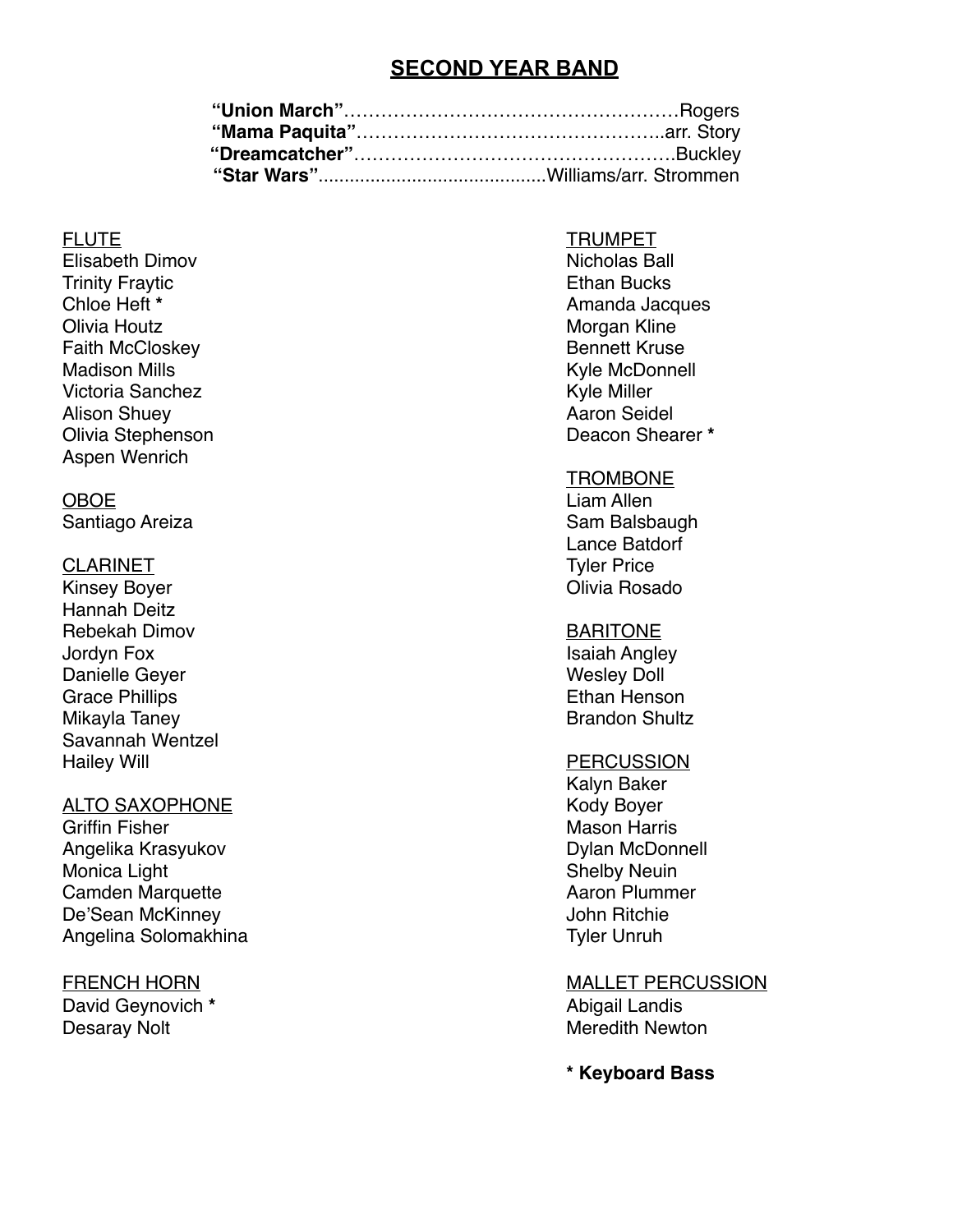## **5 GOLD CHORUS**

Deacon Shearer, percussion Mrs. Melodie Fair, piano

Mr. Longenecker Ian Doney Demetrius Floyd Trinity Fraytic Ira Gensamer Dallas George David Geynovich Mason Harris Breanna Hoffer Olivia Houtz Amanda Jacques Logan Kless Isabel Krupenya Abigail Landis Camden Marquette Faith McCloskey Siera Runyon Aaliyha Saad Jude Weaver Savannah Wentzel

Mrs. Reichard Kinsey Boyer Anthony Fiorillo Kiley Martin Meredith Newton Leah Peachey Brandon Shultz Kattarina Sohn Olivia Stephenson Aspen Wenrich LeAnn Whitlatch

Mrs. Shaak Kiley Deeks Bryce Haislip Isaac Harms Dylan McDonnell Kyle McDonnell Desaray Nolt Kai Stoltzfus McKenna Whitlatch

Mrs. Shappell Raya Blatt Olivia Boltz Carsyn Boyer Dawson Boyer Makayla Coronado Hannah Deitz Sophia Gettle Hunter Heinsey Aaron Plummer Victoria Sanchez Deacon Shearer Alexis Sweitzer Sierra Wright

## **ALL SINGERS**

## **GRAND FINALE – ALL MUSICIANS**

**"America the Beautiful"**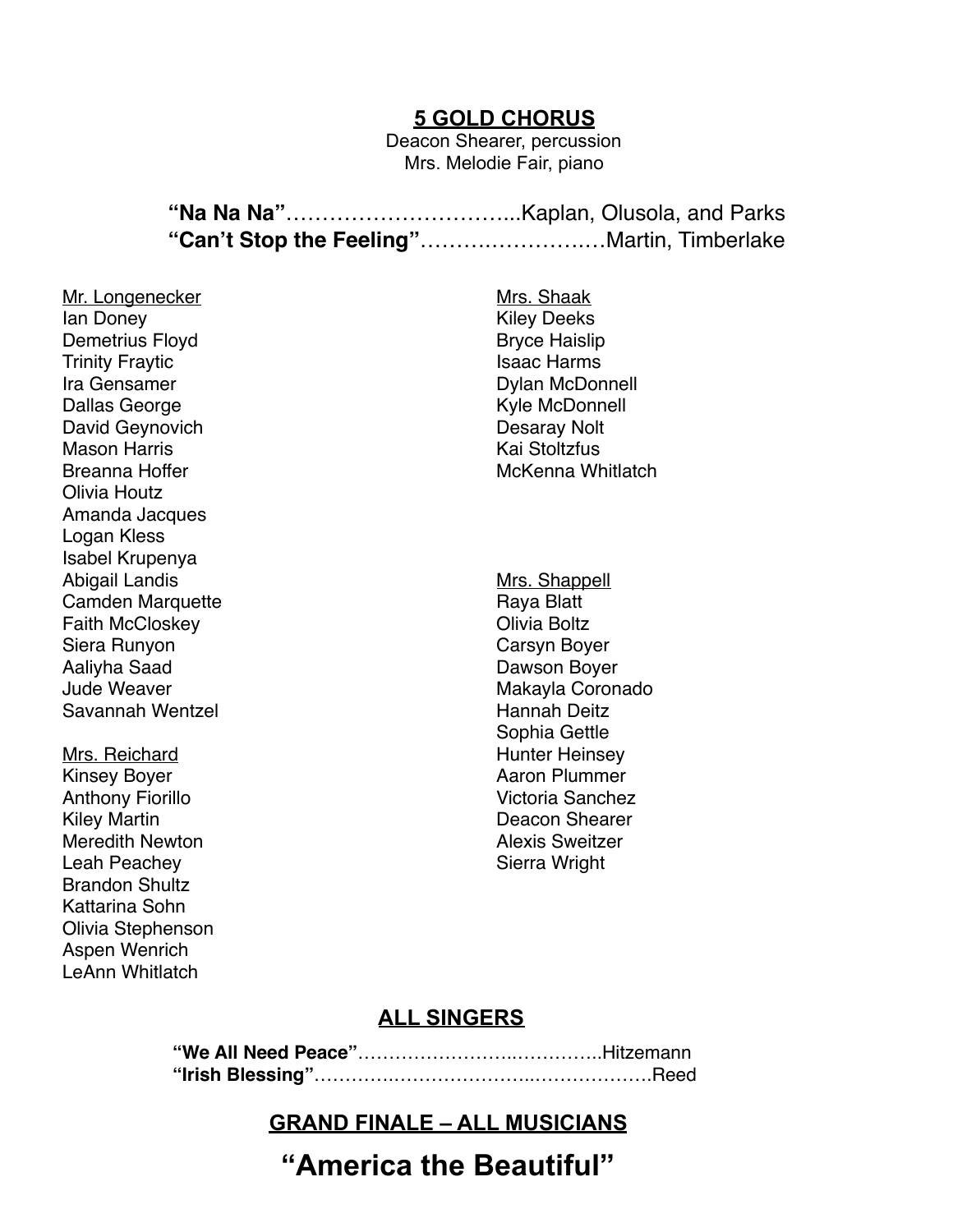# **SPECIAL THANKS ARE EXTENDED TO**

- Mrs. Fields, Mrs. Houtz, Mrs. Landis, Mrs. Perlaki, Mr. Risser, Mrs. Shade, Mr. Wright, and Mrs. Zelinske, fourth grade teachers.
- Mr. Entrekin, Mrs. Hibshman, Mr. Longenecker, Mrs. Miller, Mrs. Reichard, Mrs. Shaak, Mrs. Shappell, and Mrs. Weaver, fifth grade teachers.
- Mr. Gerhart Intermediate School Principal, Dr. Zuilkoski – District Superintendent, and all administration and members of the school board for making concerts such as this one possible.
- ELCO Music Department Staff Mr. Craig DeVore, Mr. David Fair (department chair), Mrs. Melodie Fair, and Mr. Vincent Whitman
- ELCO High School Tri-M members, for assisting backstage during the concert.
- Families and friends for attending this evening and for your continued support of music at ELCO. and especially…

**THE STUDENTS,** FOR THEIR HARD WORK, AND SHARING THEIR TALENTS WITH ALL OF US!